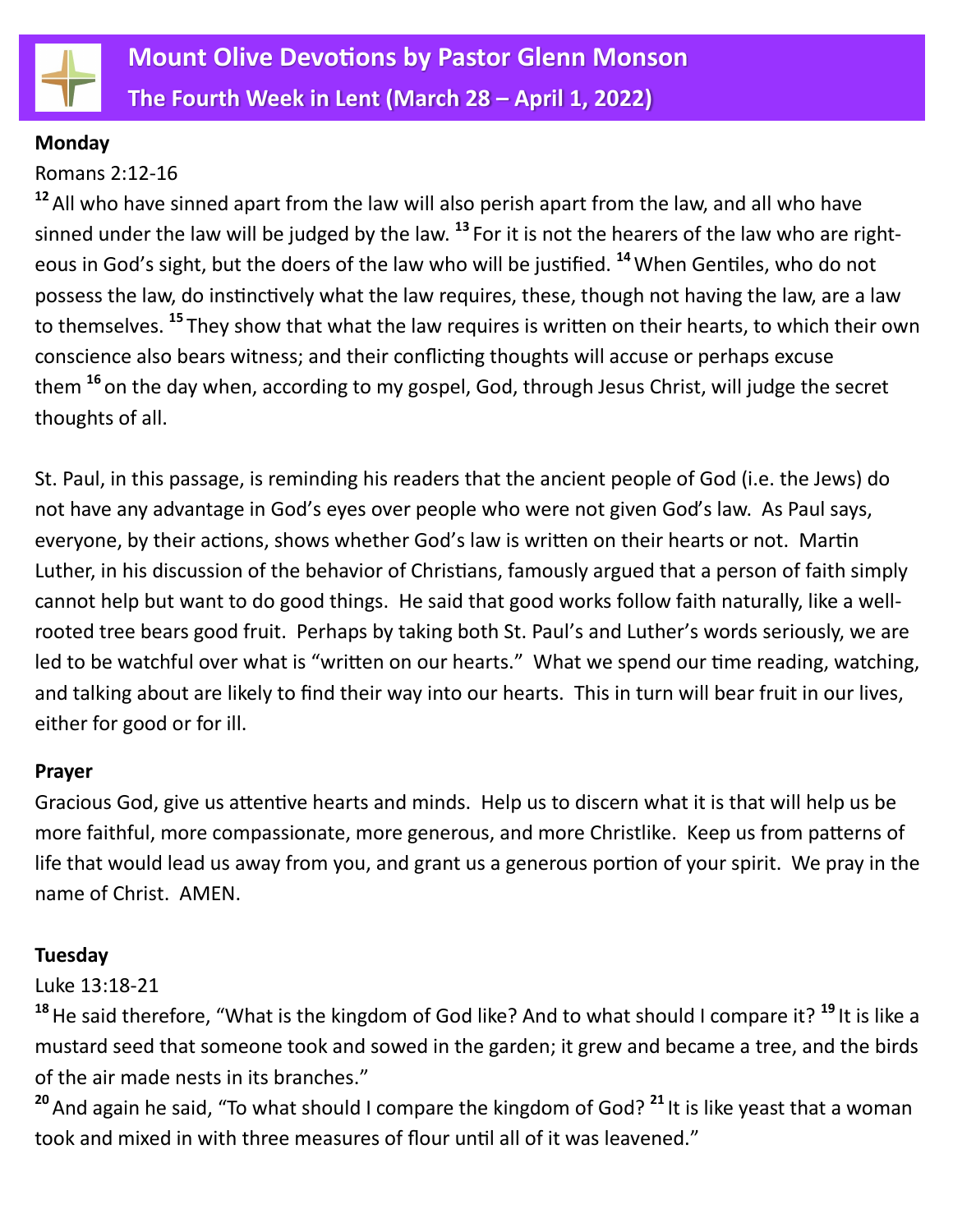Both of these parables speak of very small things that make a very big difference. They remind me of a saying that has stuck with me: "The moments add up." The person who said this wanted to make the point that life is made up of little encounters, a word here, a word there, a gesture, a look, a small act of kindness or meanness; they all add up and make us what we are. Often we can remember a small word of affirmation or encouragement that someone whom we respect gave us that made all the difference. Conversely we can sometimes remember a word of discouragement or criticism that also was influential in the direction that we eventually took. We all have had dreams of doing something grand or being someone whom people recognize. While such dreams are wonderful, the fact remains that life is still lived one breath, one minute, one hour, one day at a time, and what we do with the moments we have is what will finally matter most. Will we be a tree that bears much fruit? Will we be a glorious loaf of bread whose very aroma makes people smile? As we use the moments that God gives us to bless others, the answer is Yes!

## **Prayer**

Thank you, Generous God, for using us to bless others. Thank you for giving us the gift of moments in which we can make a difference in someone's life. Help us to use our moments in the best ways possible, always seeking to bear the light of Christ in all we say and do. In your holy name we pray. AMEN.

## **Wednesday**

Numbers 13:1-3, 25-28

The LORD said to Moses, <sup>2</sup> "Send men to spy out the land of Canaan, which I am giving to the Israelites; from each of their ancestral tribes you shall send a man, every one a leader among them." **3** So Moses sent them from the wilderness of Paran, according to the command of the LORD, all of them leading men among the Israelites.

<sup>25</sup> At the end of forty days they returned from spying out the land.<sup>26</sup> And they came to Moses and Aaron and to all the congregation of the Israelites in the wilderness of Paran, at Kadesh; they brought back word to them and to all the congregation, and showed them the fruit of the land. **<sup>27</sup>**And they told him, "We came to the land to which you sent us; it flows with milk and honey, and this is its fruit. **<sup>28</sup>** Yet the people who live in the land are strong, and the towns are fortified and very large; and besides, we saw the descendants of Anak there."

The Israelites had a dilemma. The land that God had promises to give them was very desirable, but, not surprising, it was already occupied. Taking it over was not going to be easy. Furthermore the people of the land appeared to be very large, and the towns were well-fortified. What would they decide to do? One thing that is not highlighted in this account is that God had already promised to give them the land. Presumably, when God did this, God knew the land was already inhabited. Did the people of Israel remember this? This dilemma can be summed up by what St. Paul calls "faith versus sight." When we live by sight, our lives are basically controlled by fear. We see obstacles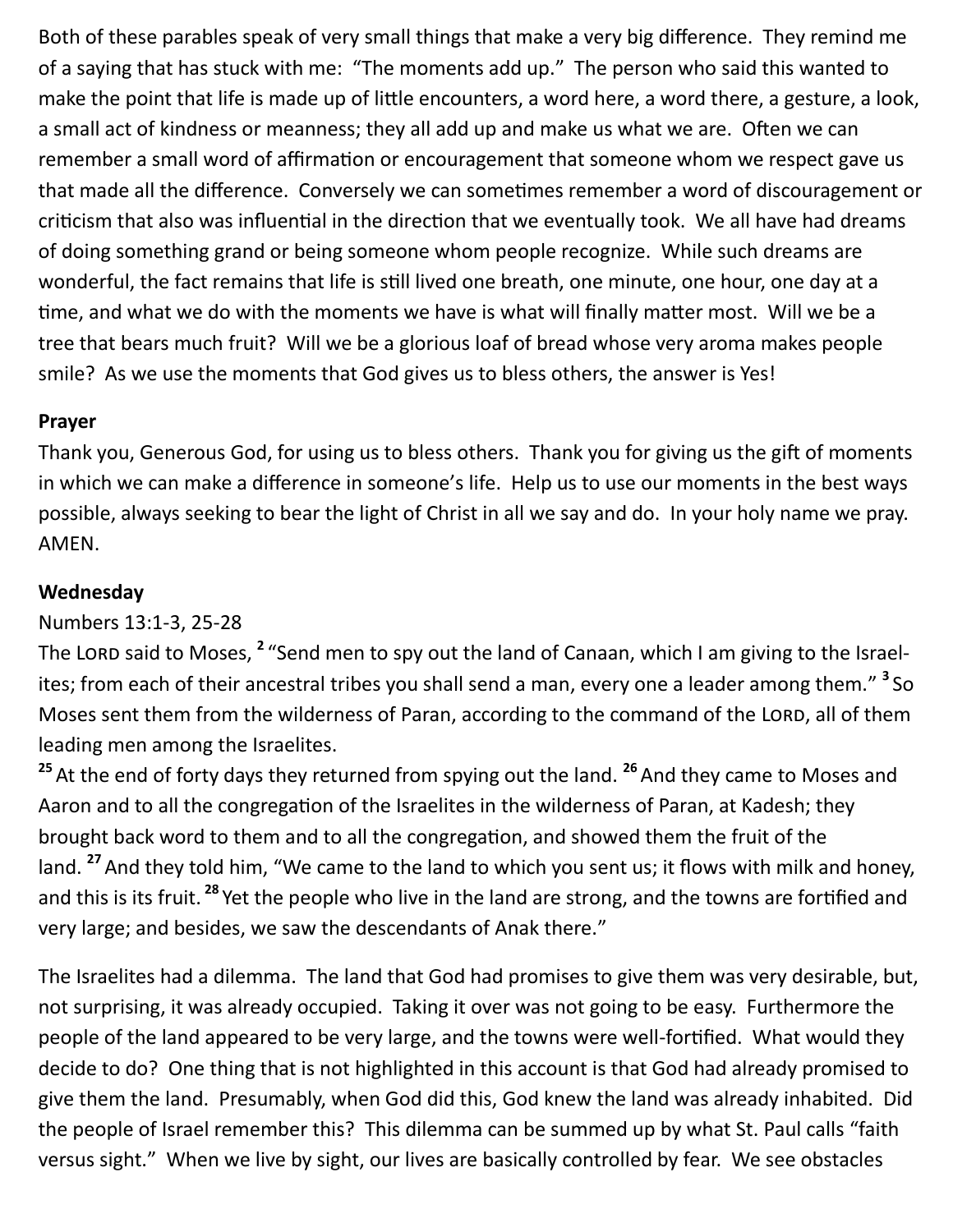everywhere. We see risks in everything. We are frozen in place because the choices before us do not, and probably cannot, offer us any guarantees. When we live by faith, our lives are *not* controlled by fear. We still see obstacles and risks, and understand that success is not guaranteed, yet we hear God's call to action, and we step out, confident that, come what may, God will be with us. Life lived in this way often results in a few bumps and bruises along the way, but the richness of such a life makes all of those seem insignificant. "Sin boldly, but believe all the more boldly still," said Martin Luther. In other words, "Don't be afraid to make a mistake. God is with you."

#### **Prayer**

Generous God of All, thank you for calling us to bold living. Thank you for calling us out of our fears and into a life that truly is life. Keep us from being controlled by our fears; push us forward into daring acts of sacrifice and service, confident that wherever you lead us, you will support us all our days. In the Name of Christ we pray. AMEN.

## **Thursday**

## II Corinthians 4:16-5:5

**<sup>16</sup>** So we do not lose heart. Even though our outer nature is wasting away, our inner nature is being renewed day by day. **<sup>17</sup>** For this slight momentary affliction is preparing us for an eternal weight of glory beyond all measure, **<sup>18</sup>** because we look not at what can be seen but at what cannot be seen; for what can be seen is temporary, but what cannot be seen is eternal.

5 For we know that if the earthly tent we live in is destroyed, we have a building from God, a house not made with hands, eternal in the heavens. **<sup>2</sup>** For in this tent we groan, longing to be clothed with our heavenly dwelling— <sup>3</sup> if indeed, when we have taken it off we will not be found naked. <sup>4</sup> For while we are still in this tent, we groan under our burden, because we wish not to be unclothed but to be further clothed, so that what is mortal may be swallowed up by life. **<sup>5</sup>** He who has prepared us for this very thing is God, who has given us the Spirit as a guarantee.

I have a friend who has ALS, Lou Gehrig's Disease. Nothing could be more true than to say that his "outer nature is wasting away." His "earthly tent" is being destroyed, and he groans, longing to be clothed in his "heavenly dwelling." What makes all the difference for him and his family is knowing that heaven awaits him. Someday his suffering will end, and he will be embraced fully by Christ in a place where "death will be no more; mourning and crying and pain will be no more, for the first things have passed away." (Rev. 21:4). The fact is, *all* of us are dying. That's what it means to be mortal. And the older we get the more we notice it. It usually doesn't happen in such dramatic fashion as with my friend with ALS, but nonetheless, it is happening. For us mortals, the promise that we have been given the Spirit of God as a guarantee of our inheritance as God's children, makes all the difference. As children of God, our mortality does not define us; instead our relationship with God does. We are beloved. We are being remade in God's image through the work of Christ. In all our days, from our first to our last, we belong to God.